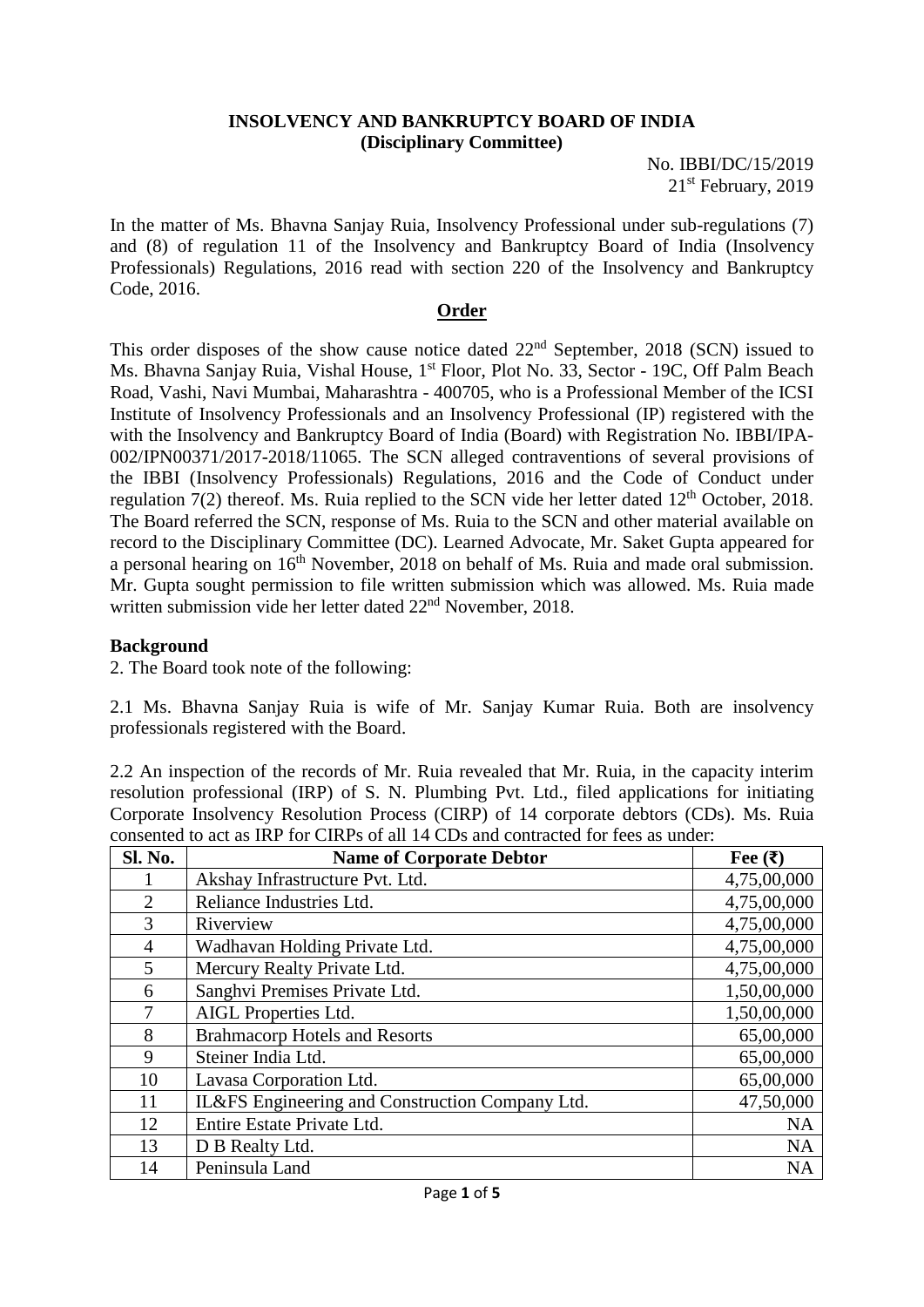2.3 The Hon'ble Adjudicating Authority observed in three matters as under:

2.3.1 While considering the application for initiation of CIRP of Lavasa Corporation Ltd. (one of the 14 listed in Para 2.2), the Hon'ble Adjudicating Authority, in its order dated  $15<sup>th</sup>$ March, 2018, noted that Mr. Ruia has proposed appointment of Ms. Ruia as IRP. It observed*: "In this regard a clarification is required from the respected IBBI that whether to facilitate the Insolvency Proceeding in the connected Insolvency Petitions a Relative's name can be proposed and such an act do not contravene the Code of Conduct as prescribed under First Schedule of the Insolvency and Bankruptcy Board of India (Insolvency Professionals) Regulations, 2016, particularly clause 5 and 6 under the Head "Independence and Impartiality".*

2.3.2 While considering the application for initiation of CIRP of Akshay Infrastructure Pvt. Ltd. (one of the 14 listed in Para 2.2), the Hon'ble Adjudicating Authority, in its order dated 15<sup>th</sup> March, 2018, similarly noted that Mr. Ruia has proposed appointment of Ms. Ruia as IRP. It observed*: "In this regard a clarification is required from the respected IBBI that whether to facilitate the Insolvency Proceeding in the connected Insolvency Petitions a Relative's name can be proposed and such an act do not contravene the Code of Conduct as prescribed under First Schedule of the Insolvency and Bankruptcy Board of India (Insolvency Professionals) Regulations, 2016, particularly clause 5 and 6 under the Head "Independence and Impartiality".*

2.3.3 While considering the application for initiation of CIRP of Gammon India Ltd. (Not one of the 14 listed in Para 2.2 above), the Hon'ble Adjudicating Authority, in its order dated 04<sup>th</sup> April, 2018, observed:

*"On going through the Petition, it appears that this petition has been filed under Section 9 of the IB Code, 2016, mentioning the claim principal amount as* **₹***42,74,128 and interest of*  **₹***65,56,142……..*

*………………………………………………………………………………………………………………*

*… On verification of the record, it appears that this Petition has been filed by the professional namely, Mr. Sanjay Kumar Ruia. It appears that the professional who accepted to work as Interim Resolution professional is none other than the wife of the Chartered Accountant who filed this Company Petition.*

*Normally in Section 9 Petitions, this Bench or IBBI will appoint IRP, of course the Petitioner is also entitled to file consent form from IRP, but by seeing the remuneration, we believe it is exorbitant, because the professional fees for Interim Resolution Professional till first CoC meeting is shown as* **₹***5,00,00,000 which is so far unheard of in any Company Petition."*

# **Alleged Contraventions**

3. Based on the above, responses of Ms. Ruia on observations of the Hon'ble Adjudicating Authority and other materials available on record, the Board issued the SCN with the following alleged contraventions:

3.1 Ms. Ruia consented to act as IRP of 15 CIRPs for which applications were filed by a professional, who is her husband. In the process, she compromised her independence, integrity and impartiality;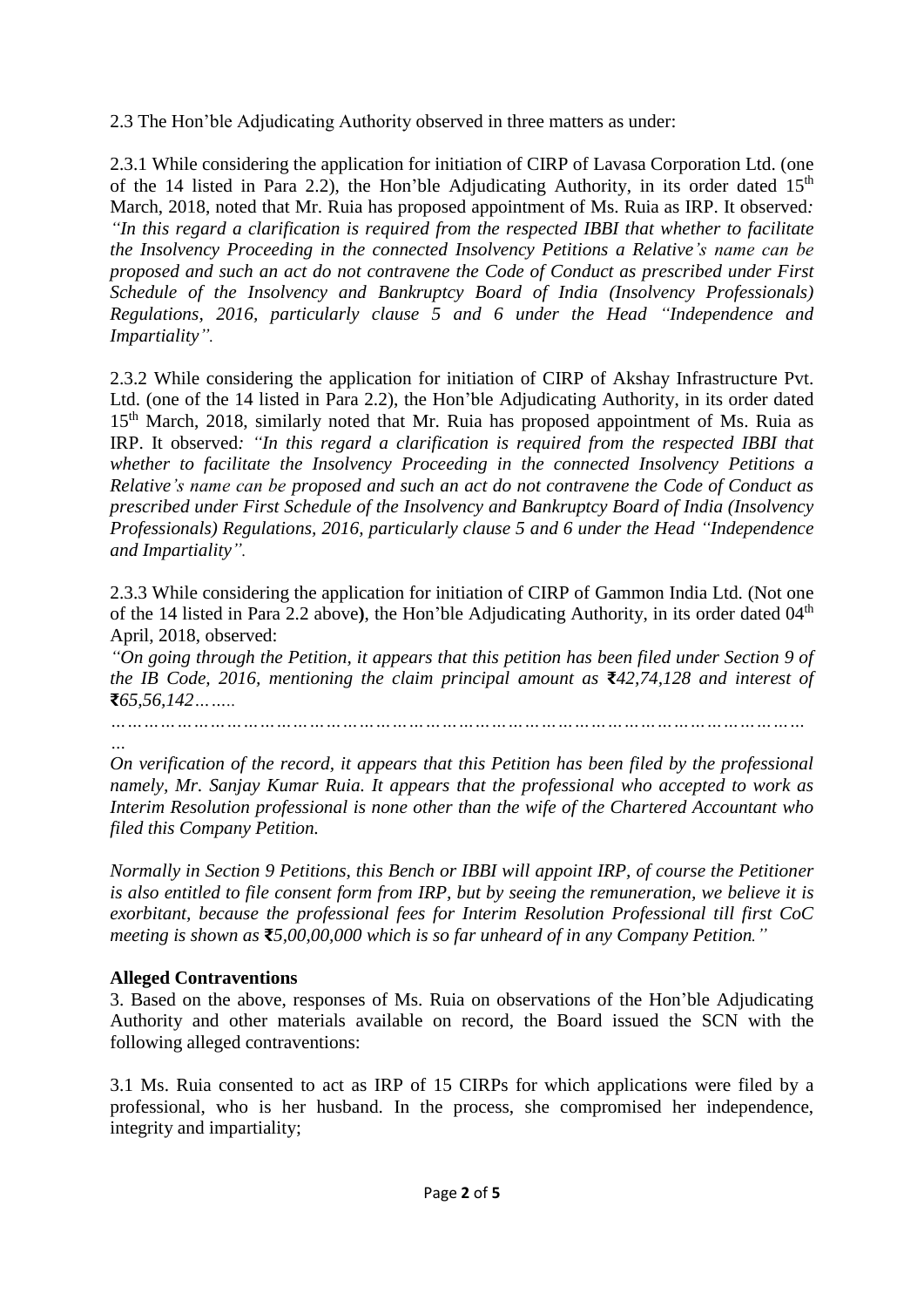3.2 Ms. Ruia consented to act as IRPs of 15 CIRPs simultaneously, even though she has absolutely no experience whatsoever and no capacity;

3.3 Ms. Ruia contracted to act as IRPs for exorbitant of fees. She contracted a fee of  $\overline{55.15}$ crore as IRP for one month and a fee of  $\overline{3}3$  crore as resolution professional (RP) per month, over and above all out of pocket expenses in the CIRP of Gammon India Ltd., which had defaulted a sum of ₹42.74 lakh. She contracted a fee of ₹4.75 crore as professional fee in CIRPs of each of the first five CDs listed in table under Para 2.2 above. Thus, Ms. Ruia and Mr. Ruia engaged in a conspiracy to exploit the ailing CDs, in the pretext of rendering professional services. Further, she entered into contracts to act as RPs of 15 CIRPs with the parties who are not competent to engage her as RP and thereby pre-empted the committee of creditors (CoC) of their legitimate rights to appoint an IP of their choice as RP and fix the fees of the RP.

## **Response to Allegations**

4. A summary of submission of Ms. Ruia seriatim is as under:

4.1 The applications for initiation of CIRPs were filed by Mr. Ruia in his professional capacity, as IRP/ RP of a CD, which is undergoing CIRP. The CoC of the CD has approved appointment of Ms. Ruia as IRP. Further, she is not explicitly debarred from acting as IRP / RP of the CDs under regulations as she has no relationship with any of them.

4.2 At the time of giving consent, Ms. Ruia did not have any assignment in hand. Therefore, she consented to all 15 CIRPs. If she got 2-3 CIRPs, she would recuse herself from other CIRPs by filing withdrawal letter.

4.3 A similar contravention (high fee and agreement with unauthorised persons) in respect of another CIRP have been adjudicated by the Board vide order dated  $3<sup>rd</sup>$  May, 2018 while disposing of the show cause notice dated  $8<sup>th</sup>$  March, 2018 suspending her registration for a year. It is trite law that a person cannot be held liable twice for the same mistake.

# **Findings**

5. The findings of the DC seriatim are as under:

5.1 In terms of section 17 of the Insolvency and Bankruptcy Code, 2016 (Code), the management of the affairs of the CD vests in the IRP and the powers of the Board of Directors of the corporate debtor is exercised by the IRP. For all practical purposes, the IRP is the alter ego of the CD undergoing CIRP. Every decision of the CD and in respect of the CD is taken by the IRP. Ms. Ruia dealt with Mr. Ruia, the decision maker for the CD. It requires no rocket science to figure out why Mr. Ruia assigned CIRPs of 15 CDs to one IP, namely, Ms. Ruia, when 2000 IPs were competing for an assignment in the market. It is not a coincidence that 15 assignments from one source landed on her table Ms. Ruia, when she could not have a single assignment otherwise. 15 assignments at one go from one source for an IP having absolutely zero experience establishes that the considerations were something other than merits and there was a deep-rooted conspiracy to bleed the ailing CDs for the benefit of Ruia family. If the conspiracy had materialised, Ms. Ruia would have acted as IRP / RP of CIRPs of 15 CDs and would have earned a professional fee of about ₹50 crore at one go. When relationship triumphs over merits in professional matters, there is no place for independence, integrity and impartiality. A professional must be not only be impartial, but also appear to be impartial. Does a professional appear impartial if she receives professional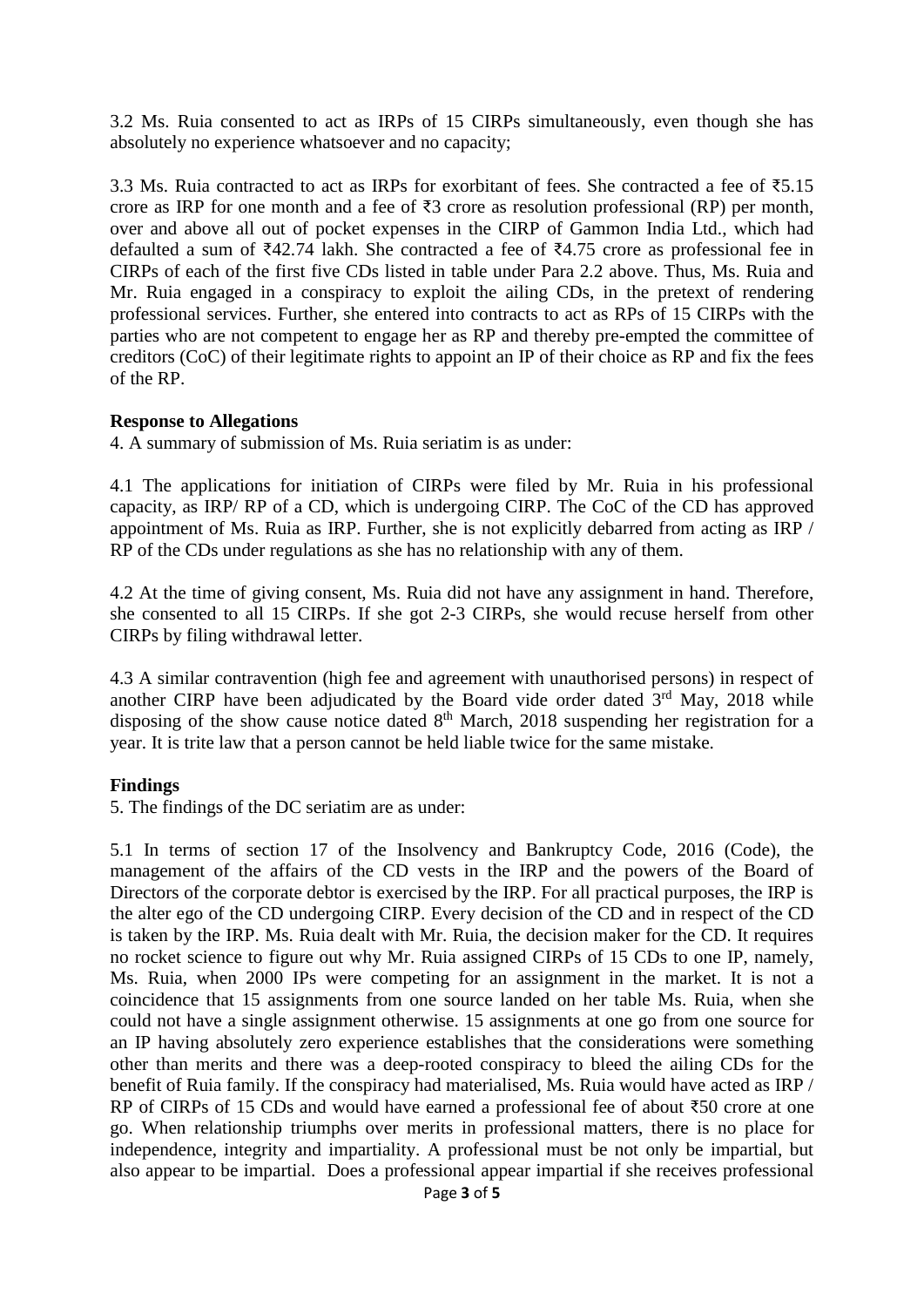assignments for about ₹50 crore at one go from a CD which is under the custody of her husband. Neither Mr. Ruia found any other professional suitable for any of the 15 CIRPs nor Ms. Ruia could get a single CIRP in her career from any source other than her husband. Any conduct, whether explicitly prohibited in the law or not, is unfair if it impinges on independence, integrity and impartiality of an IP or inconsistent with the reputation of the profession.

5.2 CIRP is a serious responsibility of an IP. Section 20 of the Code obliges the IRP to make every endeavour to protect and preserve the value of the property of the CD and manage the operations of the CD as a going concern. Section 23 of the Code mandates the RP to conduct the entire CIRP and manage the operations of the CD during the CIRP period. It is inconceivable that an individual (Ms. Ruia) who is a novice in the profession and has not handled a single CIRP till date, would act as IRP / RP in 15 CIRPs simultaneously and exercise the powers of Boards of Directors of 15 CDs. While the Code aims to rescue the ailing CDs, such conduct of an IP ensures just the opposite. That is why the law prohibits an IP from taking too many assignments, if he is unlikely to devote time to each of his assignment. The argument that Ms. Ruia would withdraw her consent, after she gets a few assignments, is mischievous. Assuming for the sake of argument that she really meant to withdraw her consent, she must not forget the cost of such withdrawal to the insolvency regime and the hardships the CDs and their stakeholders would suffer on account of withdrawal.

5.3 The DC notes that a fee of ₹5 crore for her services, plus all out of pocket expenses, as IRP for one month or ₹3 crore as RP per month is not a reasonable reflection of the work necessarily and properly undertaken by her. Further, Ms. Ruia contracted with the applicant, who is not legally competent to appoint RP, to the effect that she would work as RP and she would work for a professional fee of ₹3 crore per month. She locked in her appointment as RP before the competent authority, that is, CoC is born and denuded the competent authority of its rights to choose an IP as RP and fix his fees. The DC does not wish to labour further, as Ms. Ruia has admitted to the alleged contraventions. It has adjudicated the same contravention by Ms. Ruia in the CIRP of Madhucon Projects Limited vide its order dated  $3^{rd}$ May, 2018.

5.3.1 The only issue that remains is whether she would be liable for contraventions in the CIRP of Gammon India Ltd. and 14 other CDs or not, in view of disciplinary action taken against her in CIRP of Madhucon Projects Ltd. The simple question is if one commits the same offence sixteen times at different points of time, and the offence committed first has been adjudicated, will the subsequent offences go unpunished? The trite law cited by Ms. Ruia requires that one cannot be tried again on the same charges and on the same facts. This is a principle applied for crimes. The DC is not dealing here with a crime and hence the trite law is, strictly speaking, of no avail. Even if this principle is applied, it is still of no avail to Ms. Ruia. The DC is dealing with contraventions in 15 separate CIRPs. Contravention in the CIRP of Madhucon Projects Ltd. is a separate cause of action than the contraventions in the CIRP of Gammon India Ltd. and 14 other CDs.

5.3.2 If Ms. Ruia had slightest regard for the rule of law, she would have immediately withdrawn or modified her consent / terms in respect of Gammon India Ltd. and 14 others, when the Hon'ble Adjudicating Authority raised concern about her conduct vide its order dated 22nd November, 2017 in the matter of Shri Shrikrishna Rail Engineers Private Limited